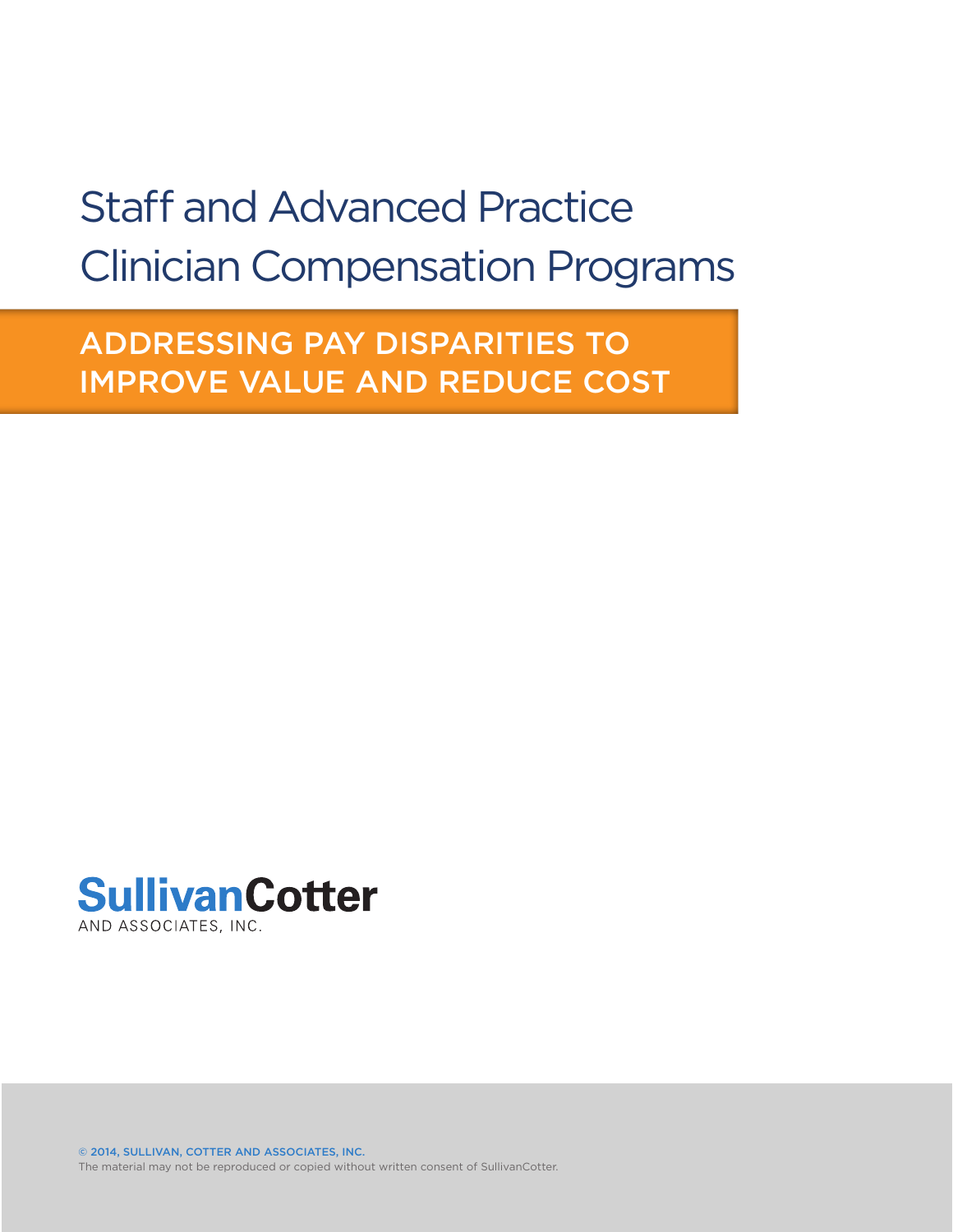Employee compensation expenditures are the largest operating expenses for health care organizations. In times of cost reductions and reimbursement declines, the structure and content of the industry's compensation programs can be problematic. Trying to cut costs or stem spending with staff reductions or freezing base pay increases may do more harm than good.

Why? Because when health care managers believe they are short-staffed or insufficiently competitive with base salary levels, they will find other ways to compensate outside of base pay. Managers may achieve this through add-on or special pay: increasing on-call hours, using call-back or extra shift pay or providing discretionary bonuses. They may use higher-paid per diem or temporary staff. Or they may create career ladders that are all about increasing pay levels rather than skill levels.

These strategies are aimed at maintaining the status quo versus changing the way employees are compensated or for what they are rewarded such as improvements in patient satisfaction, clinical outcomes and financial performance. In a changing health care delivery environment cash compensation programs must keep pace. But that isn't happening routinely.

An example is the approach being used today to pay advanced practice clinicians (APCs), particularly nurse practitioners (NPs) and physician assistants (PAs). The majority of organizations that employ NPs, PAs, midwives and certified registered nurse anesthetists have increased (by about two-thirds), or plan to increase (by about two-thirds), the number of these providers they employ,<sup>1</sup> but few have developed compensation strategies for this group. About 45% of organizations offer some type of reward or incentive plan for APCs, but the payouts are generally modest (accounting for 10% or less of base salary)<sup>1</sup> and such plans may have little or no alignment with the organization's key goals or with the plans in place for the physicians. In the worst cases, the plans put the APCs in competition with the physicians for patient encounters or revenues, resulting in unwise use of financial resources and poorly coordinated patient care.

So what should you do? There is a proven approach to improving the return on investment (ROI) in compensation programs and even reducing costs with minimal negative impact on employee relations. The approach requires some effort and the engagement of leadership across the enterprise, but the outcomes are worth it.

1 Advanced Practice Clinician Compensation and Pay Practices Survey Report © 2013, Sullivan, Cotter and Associates, Inc. and American Medical Group Association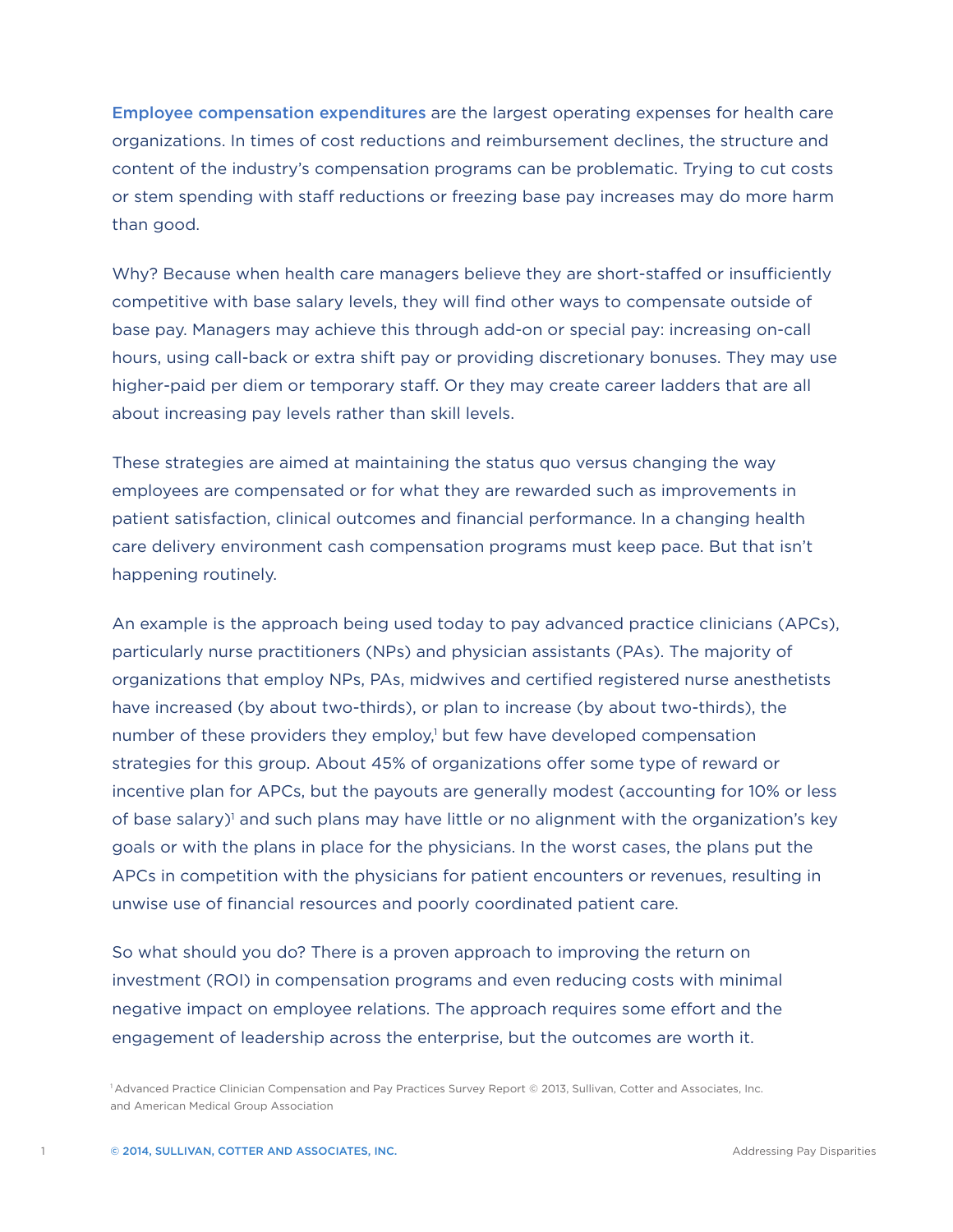### THE COMPENSATION PROGRAM AUDIT: A PROVEN APPROACH TO IMPROVING THE ROI OF CASH COMPENSATION PROGRAMS

The audit process looks at information from a number of places within an organization. Likely data on patient census, data on staff vacancy rates and pay data for base salaries and call-back pay are extracted from varying reports or even in different IT systems. These elements are like puzzle pieces — and bringing them together provides a true picture of whether base pay and special pay are supporting their intended outcomes and are aligned with market standards and best practices.

The audit will answer these key questions:

- 1) Are we doing what we said we would do in relation to base pay and special pay?
- 2) Is what we are doing aligned with market standards and best practices?
- 3) Does what we are doing still make sense in light of business needs?

There are four phases or steps to the process and the first one is critical.

#### STEP 1 — Catalog the Current State

Begin the process by gathering and cataloging all of the information about your pay administration guidelines and policies. Collect, among other items, the following:

- 1) The compensation philosophy statement that guides the programs. If there isn't one, that's an important finding. If there is one, but it's too generic to be useful, that's good to know as well because this suggests there may be compensation arrangements and decisions that aren't aligned with the organization's goals or with industry best practices.
- 2) Detailed administrative guidelines for the pay program.
- 3) Policies related to special pay.

Gather a year's worth of data on utilization of special pay, reports of staff vacancy rates and actual patient census or visits compared to budgeted census or visits.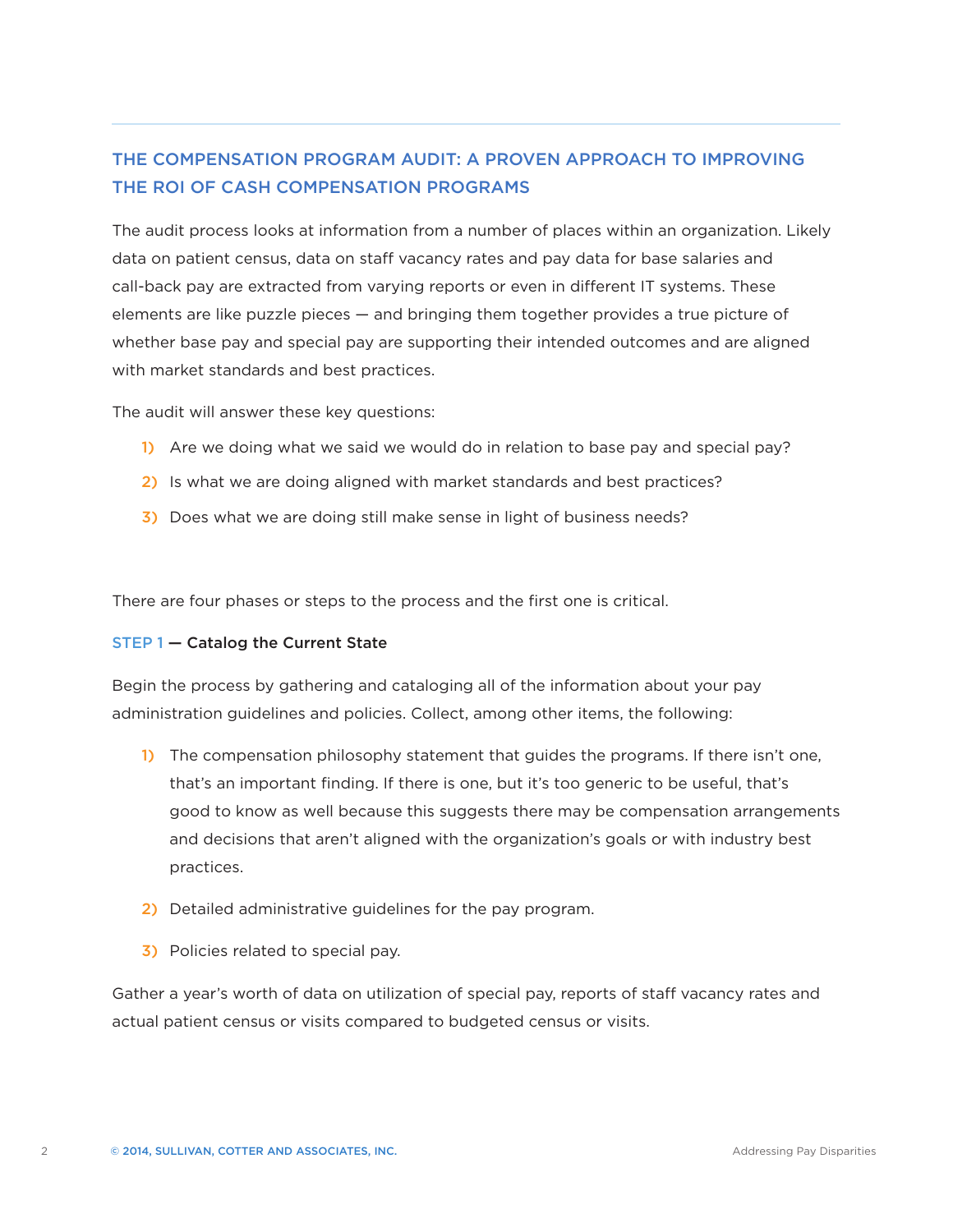#### STEP 2 — Compare Current State to Stated Philosophy or Strategy

For example, assess whether the approach to setting market rates, managing salary structures and managing pay adjustments aligns with the stated compensation philosophy, as well as market data and industry standards.

In the example below, a client whose strategy was to target base salaries to the market median (50th percentile) had continuously increased the maximum of the salary range to avoid red-circling employees. This resulted in base salaries far in excess of the strategy and far higher than the competitive market.

| <b>Employee</b>           | <b>Average</b><br><b>Base Rate</b> | <b>Base Market Data Effective January 1, 2014</b> |            |            |            | <b>Market</b>                        |
|---------------------------|------------------------------------|---------------------------------------------------|------------|------------|------------|--------------------------------------|
| <b>Group</b>              |                                    | <b>P25</b>                                        | <b>P50</b> | <b>P75</b> | <b>P90</b> | <b>Percentile</b><br><b>Position</b> |
| XY7<br><b>Technicians</b> | \$38.55                            | \$28.75                                           | \$31.89    | \$35.13    | \$38.32    | 91                                   |

#### STEP 3 — Compare Current State to Market Standards or Best Practices

For example, if your organization is currently paying shift differentials as a percentage of base pay, you should be aware that market standard practice is a flat rate and you are likely paying "over market" as a result of your current practice. In the example below, the client's approach was resulting in a significant overpayment of a weekend differential compared to the market for its region.

| <b>Position</b> | <b>Actual Client</b><br><b>Average Hourly</b><br><b>Base Rate</b> | <b>Client Weekend</b><br><b>Differential</b><br>15% of Base Rate | <b>Competitive</b><br><b>Market Data</b><br><b>Weekend</b><br><b>Differential</b> | <b>Client as %</b><br>of Market<br>Weekend<br><b>Differential</b> |
|-----------------|-------------------------------------------------------------------|------------------------------------------------------------------|-----------------------------------------------------------------------------------|-------------------------------------------------------------------|
| Staff RN II     | \$35.59                                                           | \$5.34                                                           | \$2.77                                                                            | 192.7%                                                            |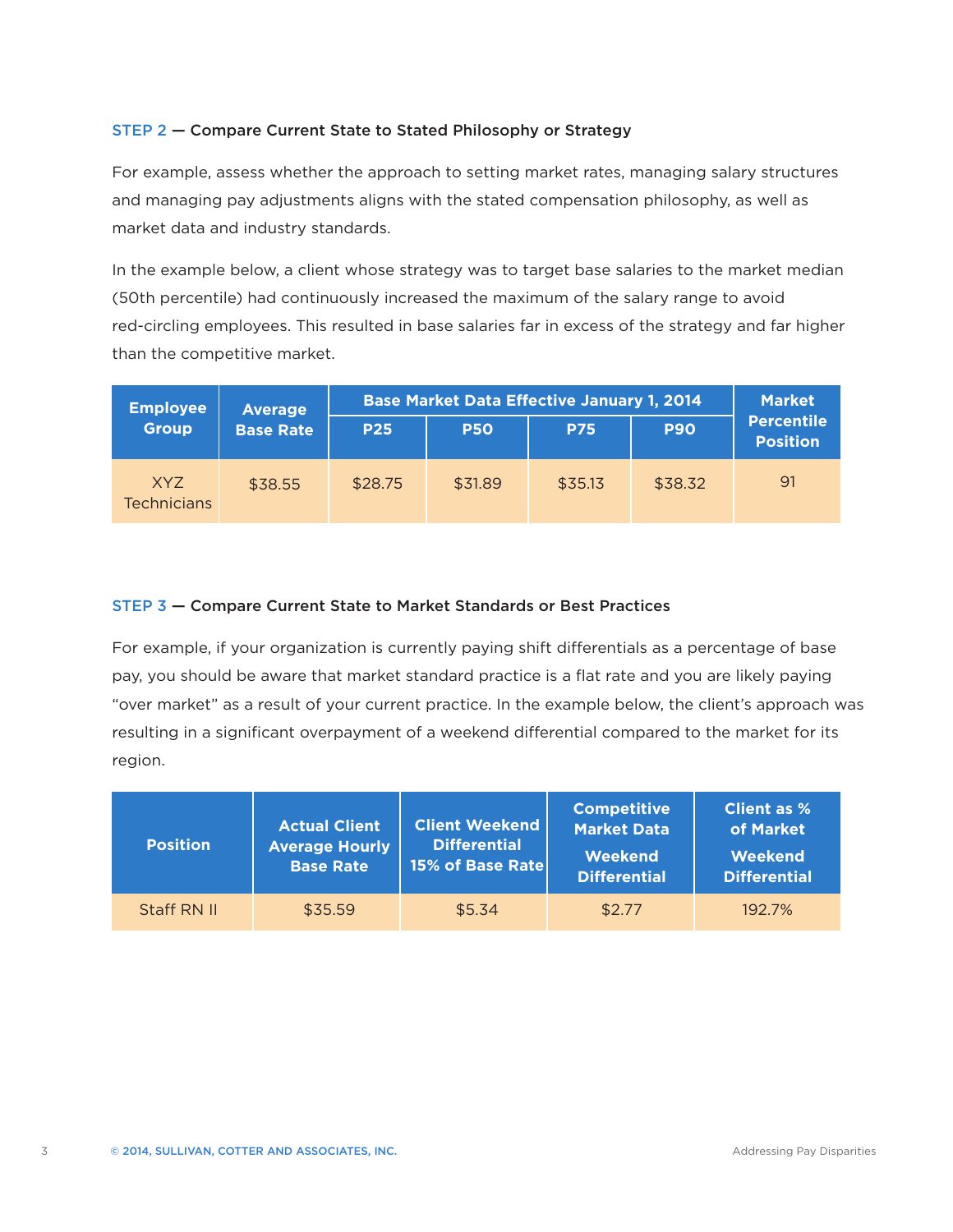#### STEP 4 — Compare Current State to Stated Purpose or Business Need

In this example, an assessment of RN bonuses revealed an opportunity to reduce costs by ensuring the conditions or triggers for payment were being observed. In this case, either high staff vacancy rates or a higher-than-expected patient census could trigger additional pay for working added shifts.

The client's trigger for paying the bonus was a vacancy rate above 15%. However, the vacancy rate for emergency medical services for the period assessed was 4.3% for direct care registered nurses (RNs) and 2.5% overall for the department. Furthermore, the actual patient volume was 16,633 patient visits, which was below the budget of 17,209 patient visits.

None of the top 10 departments with the highest utilization of RN bonuses in the first quarter of the assessed calendar year had vacancies greater than 15%, nor did they exceed budgeted census or visits.

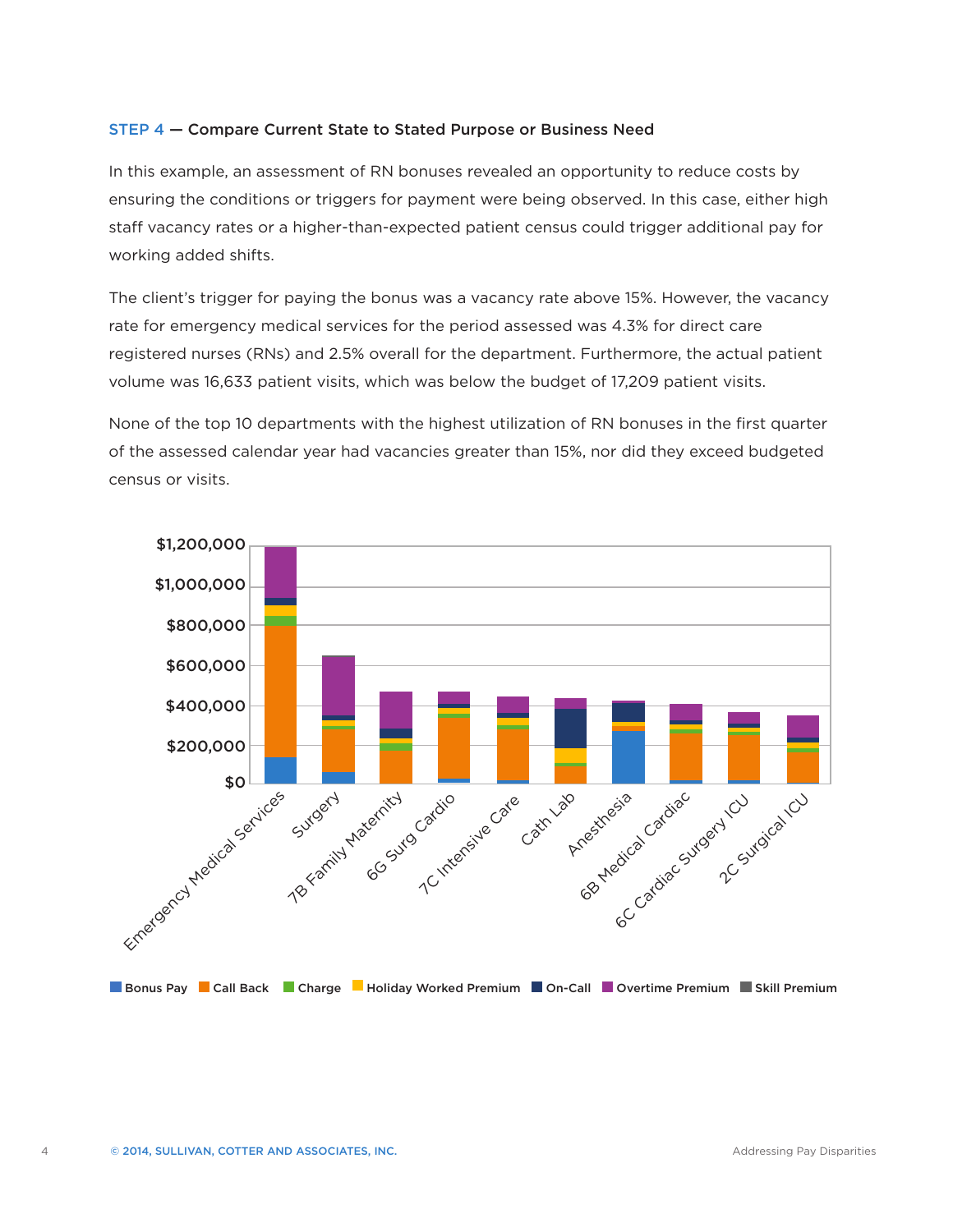Reviewing your organization's compensation programs offers several valuable benefits:

- 1) Savings from eliminating redundant or obsolete programs, revisions to programs or limiting use of special pay programs. These savings can range from thousands of dollars to hundreds of thousands of dollars.
- 2) Improved alignment of the employee compensation program with the strategic goals of the organization. This means compensation programs that reward people for improving patient outcomes, patient satisfaction and controlling costs.
- 3) Improved retention and recruitment through alignment of base salary programs with actual recruitment and retention needs, as well as the organization's desired compensation philosophy. This means making sure you're paying competitively but not aggressively. It also means that pay strategies may need to vary by service line or even unique jobs.
- 4) Strengthened employee value proposition by addressing equity issues that result from the review and changes made to the compensation programs. Because how an organization pays people says a great deal about its values.

The following case studies provide examples of outcomes from compensation program reviews for two health systems.

#### CASE STUDIES

#### Scott & White Health Care, Temple, TX

Scott & White Health Care (S&W) had experienced rapid growth, which outpaced the oversight needed to control its compensation programs. "We didn't modify programs as we grew and didn't fully integrate new practices as we acquired them," reports Lorraine Bell, Interim Chief Human Resources Officer and former Vice President, Human Resources.

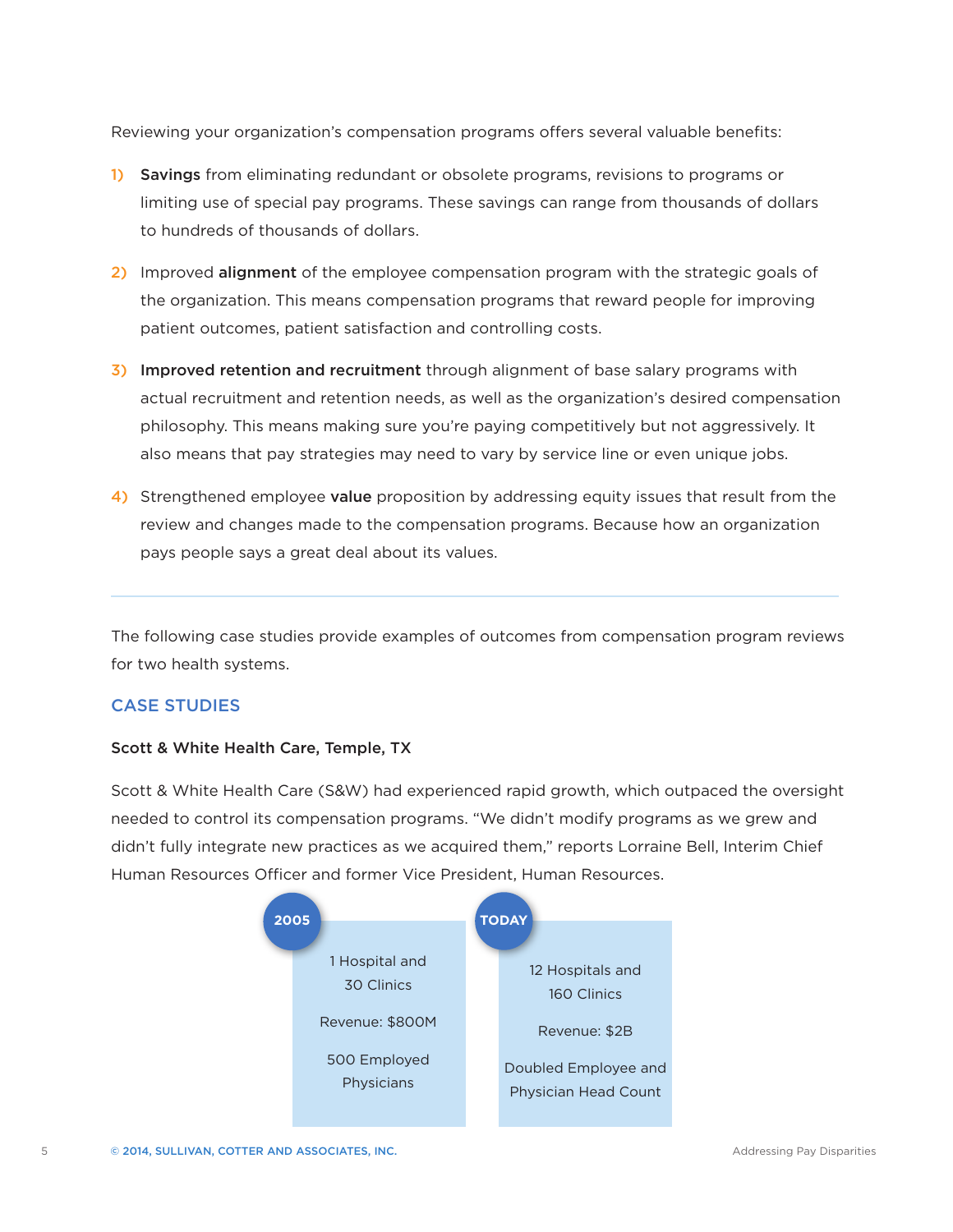S&W Human Resources (HR) and SullivanCotter partnered to assess the current state of compensation for APCs and special pay for all other non-management and non-physician staff through two concurrent projects:

- • Cataloging current practices.
- • Comparing current practices to typical and best practices.
- • Determining costs of current practices and potential changes to save dollars and create a better value proposition.

A review of the current state of APC compensation, much of it driven by growth through acquisition, showed the following:

#### Incentive Plans

- There were seven different incentive plans in place.
- There were no formal plan documents.
- Some plans were productivity based and others were not.

# **+**

#### Special Pay

APCs were, in some cases, eligible for special pay that was not being factored into the value proposition, including:

- Overtime (even for exempt APCs).
- Extra shift pay.
- Shift differentials (at varying rates by department or service line).

Bell reports that, "The review of pay practices really brought to light the many inequities we had unwittingly created over the years, particularly with respect to incentive programs. The departments that had the initiative to create incentive programs paid their employees more than the departments that did not. Although we reduced costs in some areas, we used the cost savings to improve programs in others and create programs that were more equitable across the organization."

For pay practices pertaining to the rest of the employees, significant savings were realized through aligning practices with the market and eliminating practices that were not effective.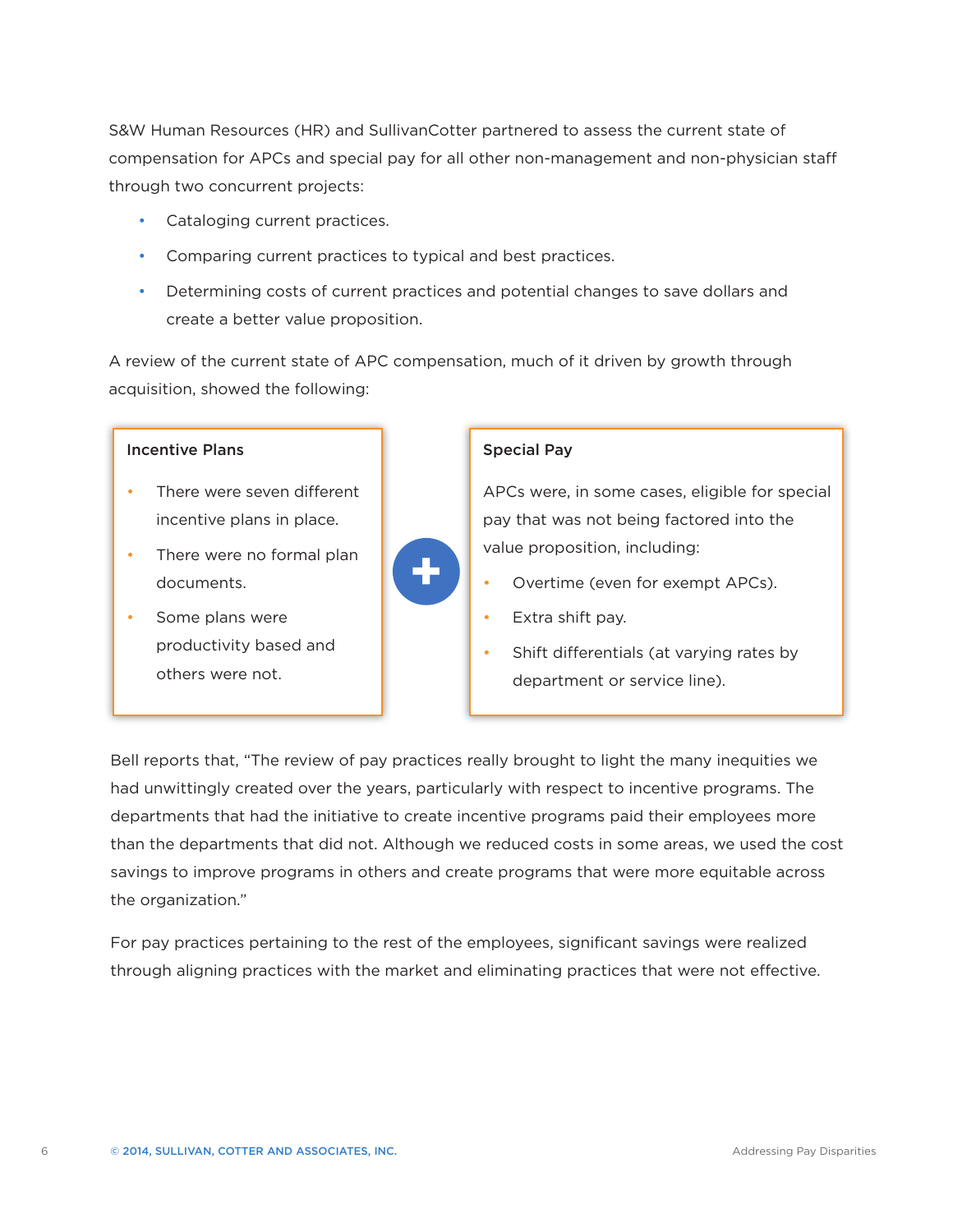| <b>Practices Aligned With Market Standard and Competitive Practices</b><br><b>Annual Savings and Costs</b>                                                                                                                                                                                                                             |             |  |  |  |
|----------------------------------------------------------------------------------------------------------------------------------------------------------------------------------------------------------------------------------------------------------------------------------------------------------------------------------------|-------------|--|--|--|
| Evening, Night and Weekend Differentials                                                                                                                                                                                                                                                                                               | \$67,300    |  |  |  |
| On-Call Pay (Flat Dollar Rate Versus Percentage-Based Rate)                                                                                                                                                                                                                                                                            | \$502,000   |  |  |  |
| Call-Back Pay (Straight Time)                                                                                                                                                                                                                                                                                                          | \$146,000   |  |  |  |
| Holiday Pay (Time and One-Half Versus Flat Rate)<br>Note: S&W did not pay time and one-half for holidays at its main campus,<br>but rather provided a flat rate differential. This was a significant cause of<br>dissatisfaction to employees. The savings from aligning other programs<br>allowed S&W to switch to time and one-half. | (\$290,600) |  |  |  |
| Charge Pay                                                                                                                                                                                                                                                                                                                             | \$81,500    |  |  |  |
| <b>Potential Annual Savings From Market Alignment</b>                                                                                                                                                                                                                                                                                  | \$506,200   |  |  |  |

| <b>Practices Eliminated Savings</b>                     |             |  |  |  |
|---------------------------------------------------------|-------------|--|--|--|
| Award                                                   | \$28,200    |  |  |  |
| <b>Bonus</b>                                            | \$23,000    |  |  |  |
| Cash Bonus                                              | \$1,352,000 |  |  |  |
| Retirement Appreciation Program (Bonus Upon Retirement) | \$258,400   |  |  |  |
| <b>Potential Annual Savings From Market Alignment</b>   | \$1,661,600 |  |  |  |

Bell observes that, "Managers are very generous…with the company's money. The increased visibility to all the ways that cash was flowing out of the system was very valuable. Making the change to consistent practices was not as easy as flipping a switch. We had to implement little by little and we had to get leadership buy-in from the outset, because for every dollar saved, there was a dollar less for an employee — even if the dollar was not one we should have been spending."